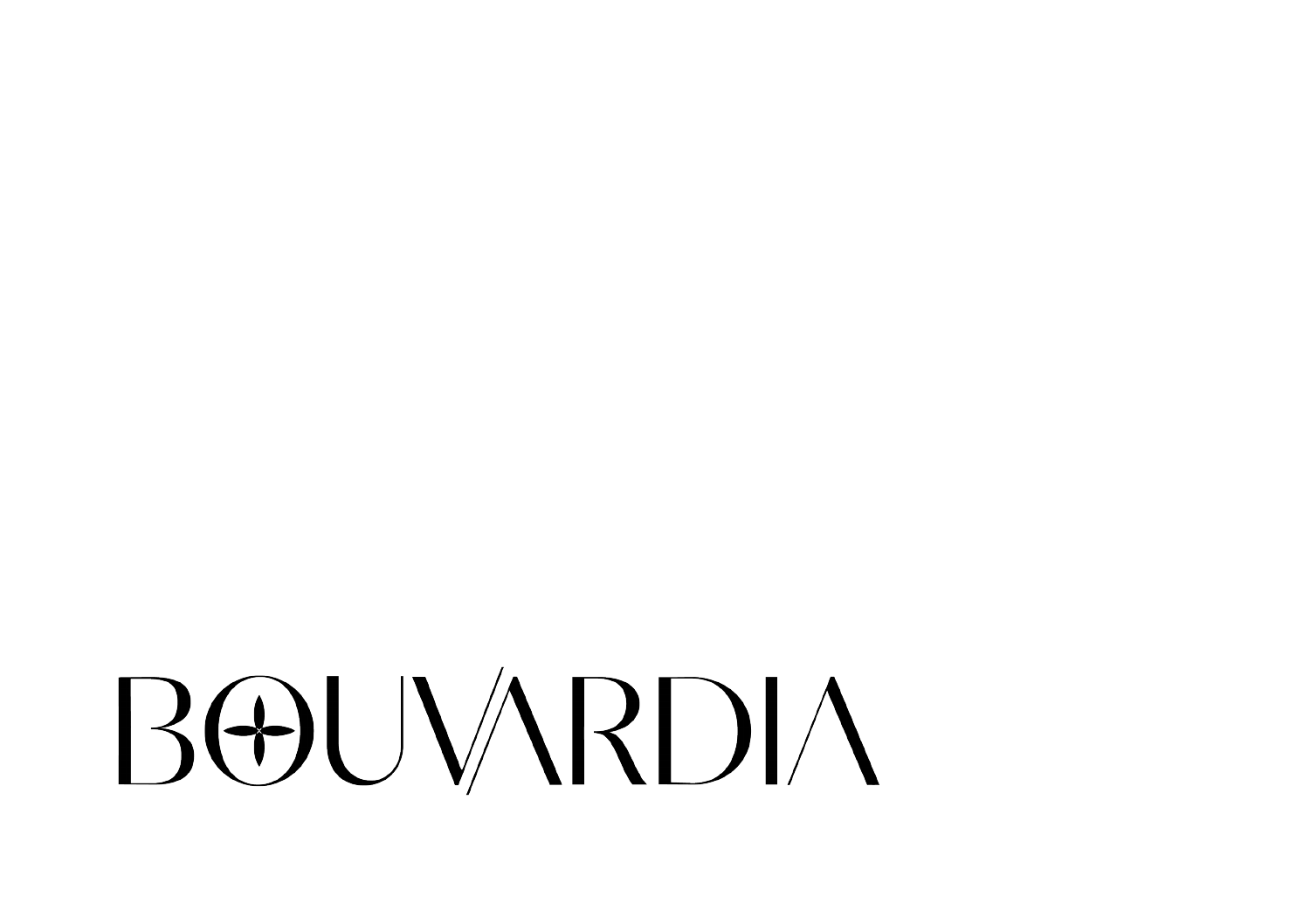### MORE LEAF!

olive leaf white chocolate

| Volume      | 200ml                                                 |
|-------------|-------------------------------------------------------|
| <b>ABV</b>  | 10.63%   1.7 standard drinks                          |
| °Bx         | 23                                                    |
| pH          | 3.3                                                   |
| <b>Acid</b> | nil                                                   |
| Allergens   | dairy, coeliac                                        |
| Producer    | <b>Spurrel Foraging</b><br>Pennyweight<br>Grainshaker |

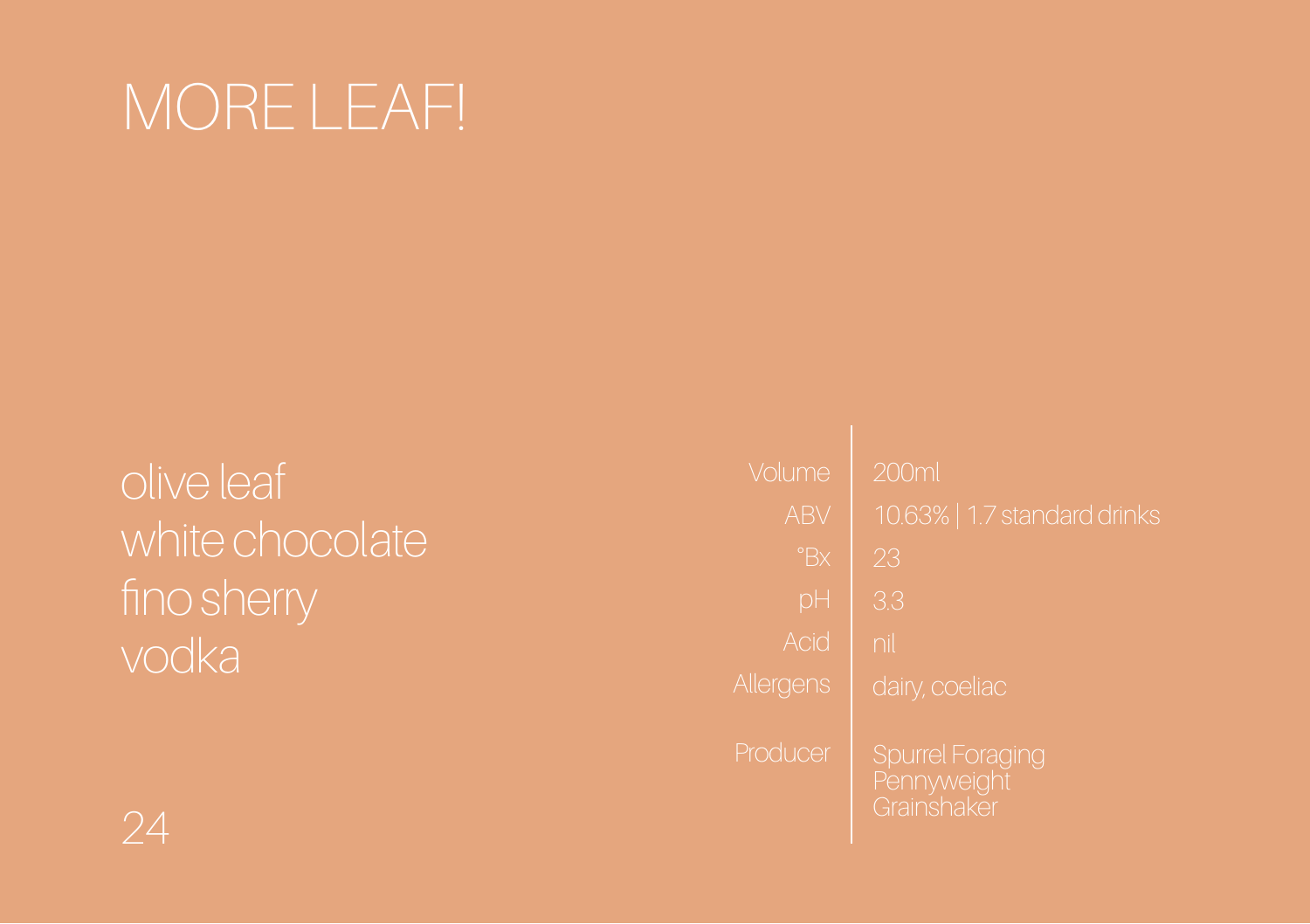# FIG

| <b>Jolume</b>              | $170$ ml                        |
|----------------------------|---------------------------------|
| <b>ABV</b>                 | $12.06\%$   1.6 standard drinks |
| $\mathcal{P}_{\mathsf{B}}$ | 18.5                            |
| pH                         | 5.23                            |
| <b>Acid</b>                | ascorbic                        |
| lergens                    | fructose, sucrose, gluten       |
| oducer                     | Sweetdram                       |
|                            |                                 |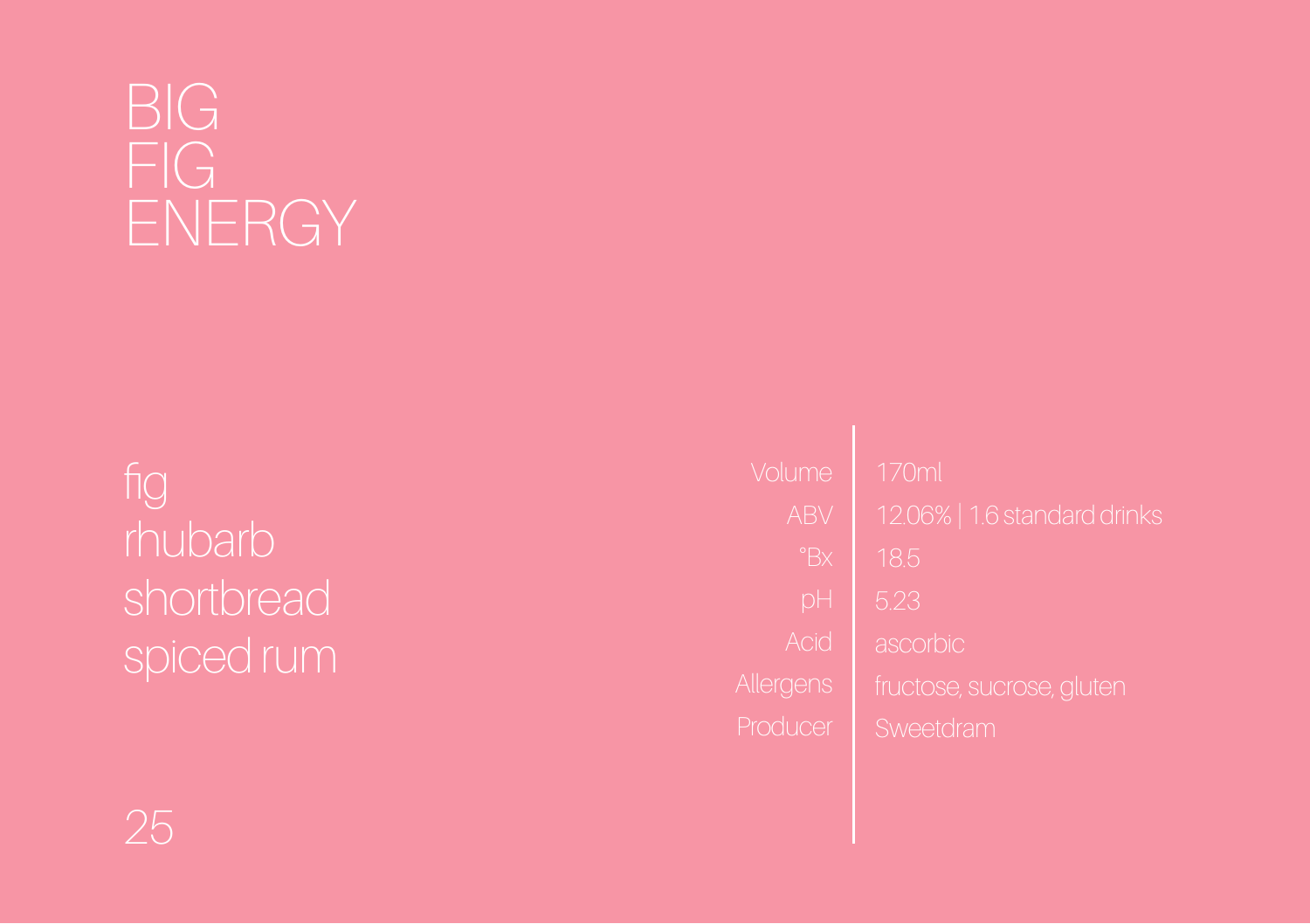

#### charred capsicum umami vermouth tequila mezcal

| Volume     | 110ml                               |
|------------|-------------------------------------|
| <b>ABV</b> | 24.32%   2.5 standard drinks        |
| <b>PBX</b> | 11                                  |
| þН         | 3.85                                |
| Acid       | nil                                 |
| Allergens  | fructose, histamine, mushroom       |
| Producer   | Arquitecto                          |
|            | Koch El Mezcal                      |
|            | <b>Imperial Measures Distilling</b> |
|            |                                     |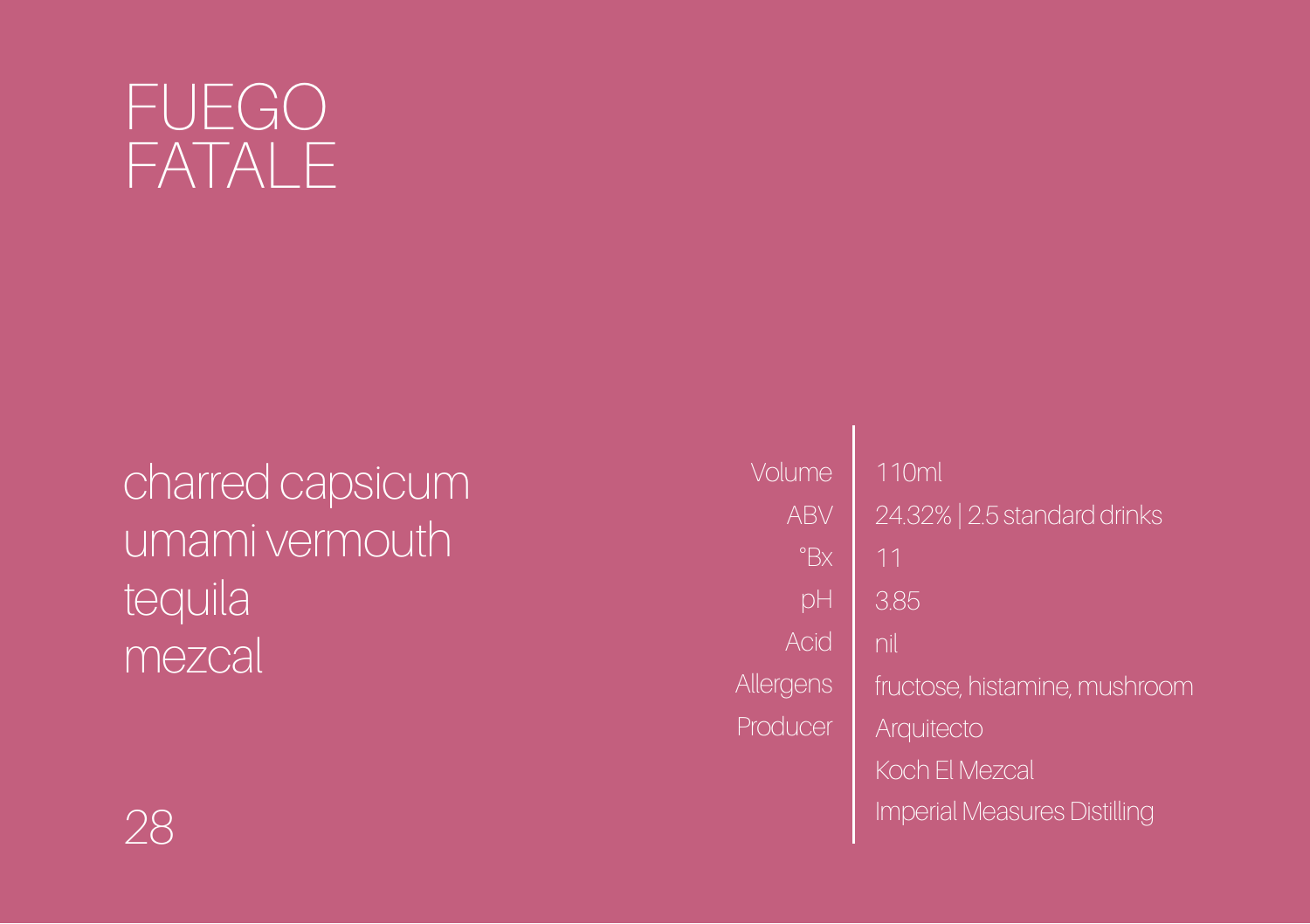

## black apple basil australian brandy

Volu

Allerg Produ



| <u>ume</u>      |
|-----------------|
| ABV             |
| $\overline{B}X$ |
| pH              |
| Acid            |
| jens            |
| <b>JCer</b>     |

 $100m$ 

| <b>LINE AND LINES</b>                 |
|---------------------------------------|
| 26.14%   2.1 standard drinks          |
| 24                                    |
| 3.4                                   |
| citric and malic                      |
| apples, basil, fructose               |
| <b>St Agnes Bartenders Cut Brandy</b> |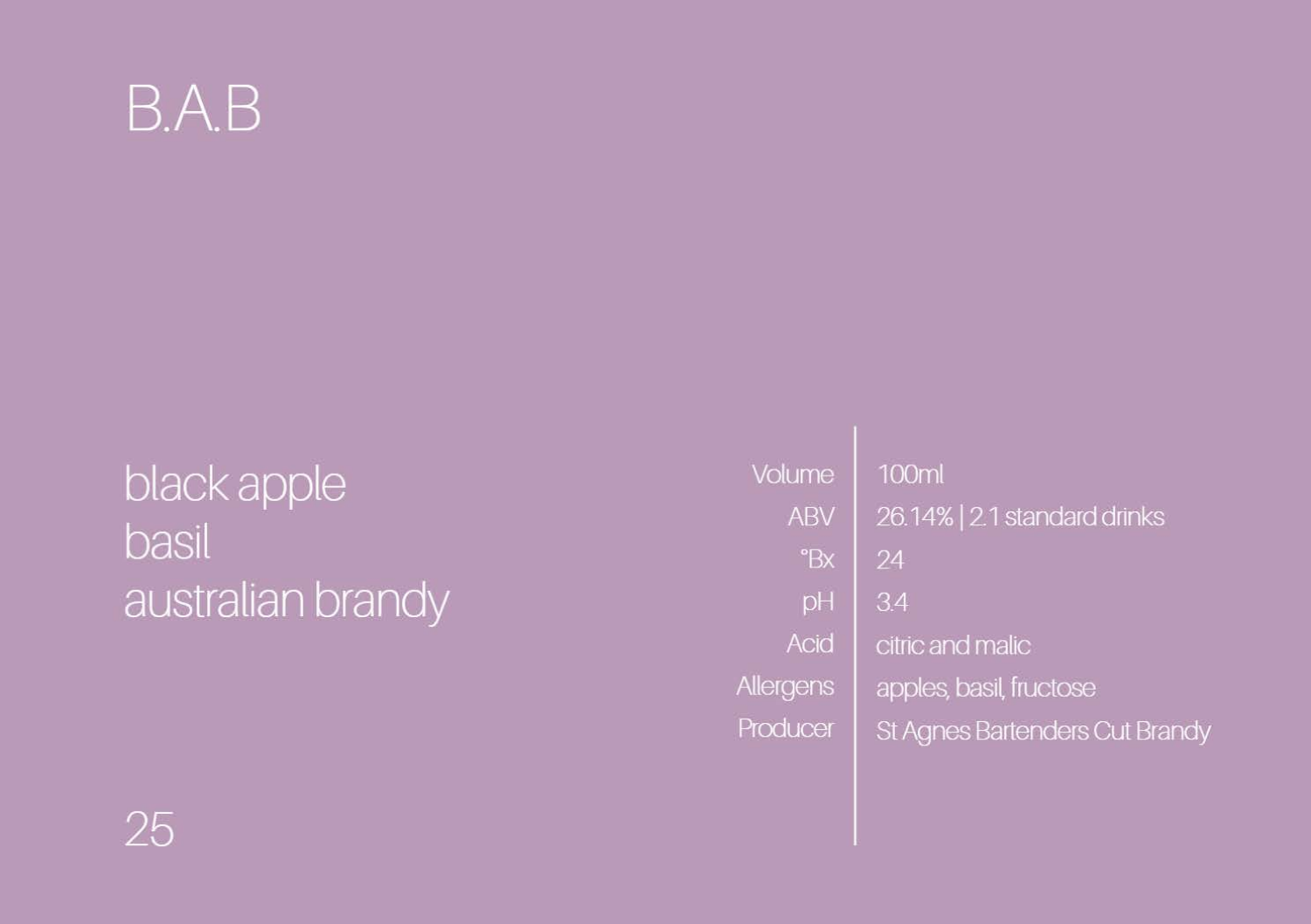| /olume        | <b>140ml</b>                    |
|---------------|---------------------------------|
| <b>ABV</b>    | $17.04\%$   1.9 standard drinks |
| °Bx           | 7                               |
| pH            | 3.77                            |
| <b>Acid</b>   | ascorbic                        |
| <u>ergēns</u> | pumpkin, dairy, coeliac         |
| oducer        | <b>Gospel Whisky</b>            |
|               |                                 |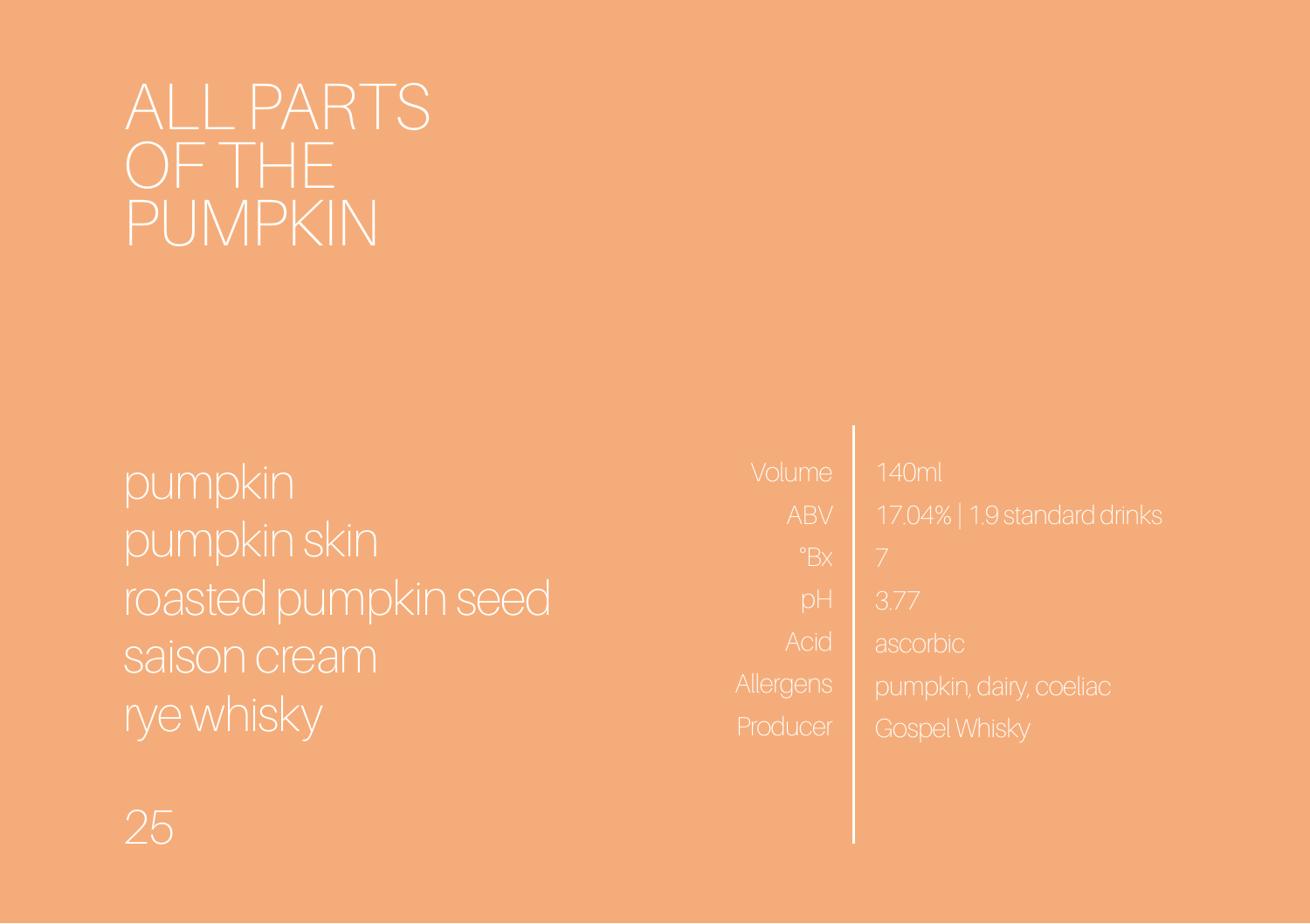# YESTERDAY'S<br>SUNSHINE

grapefruit lemon myrtle maple syrup balsamic

Volume **ABV**  $\mathbf{B}$ pH Acid

Allergens Producer

12

**185ml** 0% | 0 standard drinks 10.2 3.7 vinegar sucrose **Spurrel Foraging**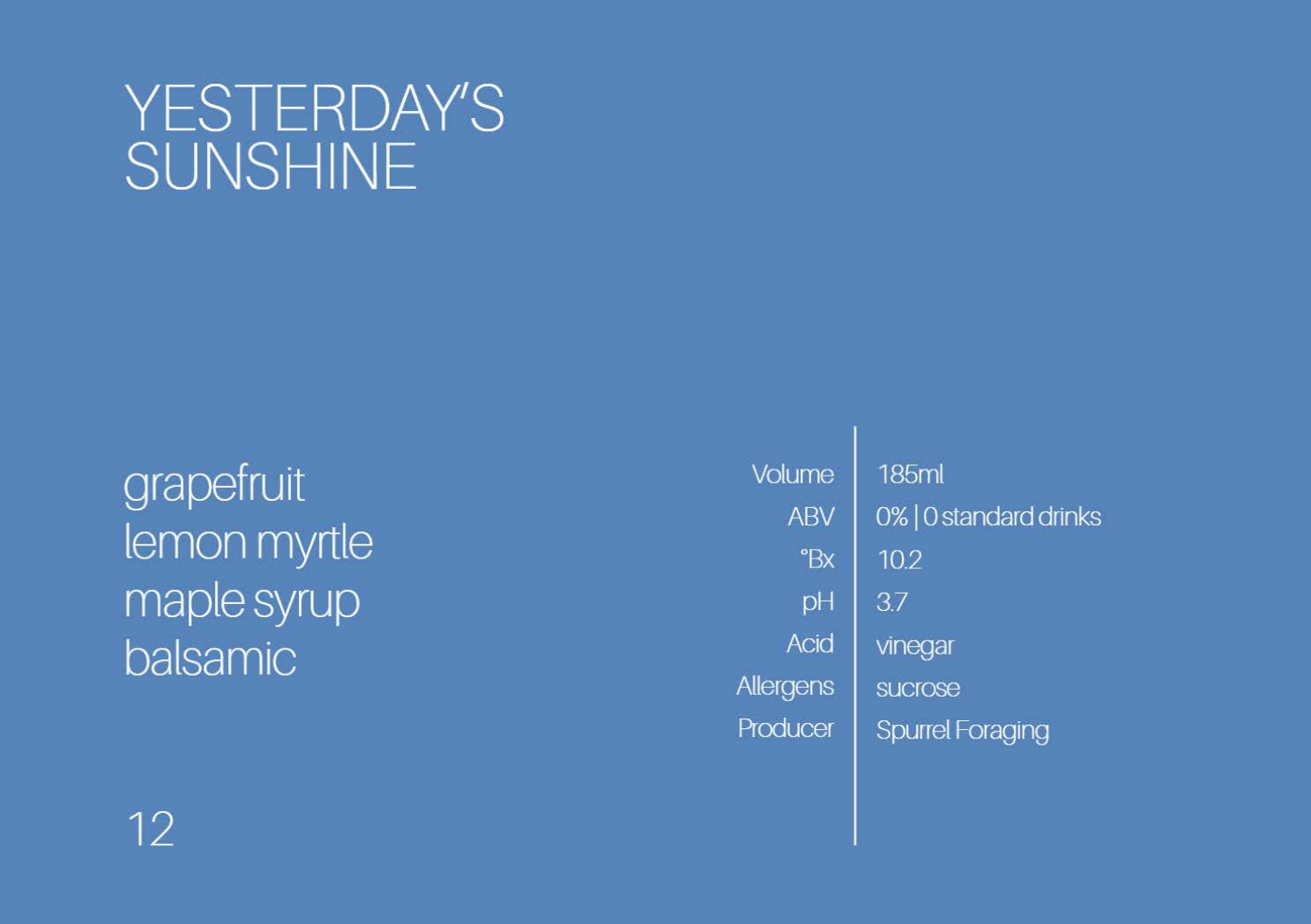#### BARNEY'S NEW **SQUEEZE**

### fermented plum aloe vera aquavit

| Volume         | 120ml                                  |
|----------------|----------------------------------------|
| <b>ABV</b>     | 9.25%   1.5 standard drinks            |
| $\mathbb{P}Bx$ | 12.                                    |
| pH             | 3.3                                    |
| <b>Acid</b>    | nil                                    |
| llergens       | aloe vera, fructose, stone fruit, nuts |
| roducer        | JimmyRum                               |
|                | <b>Never Never</b>                     |
|                |                                        |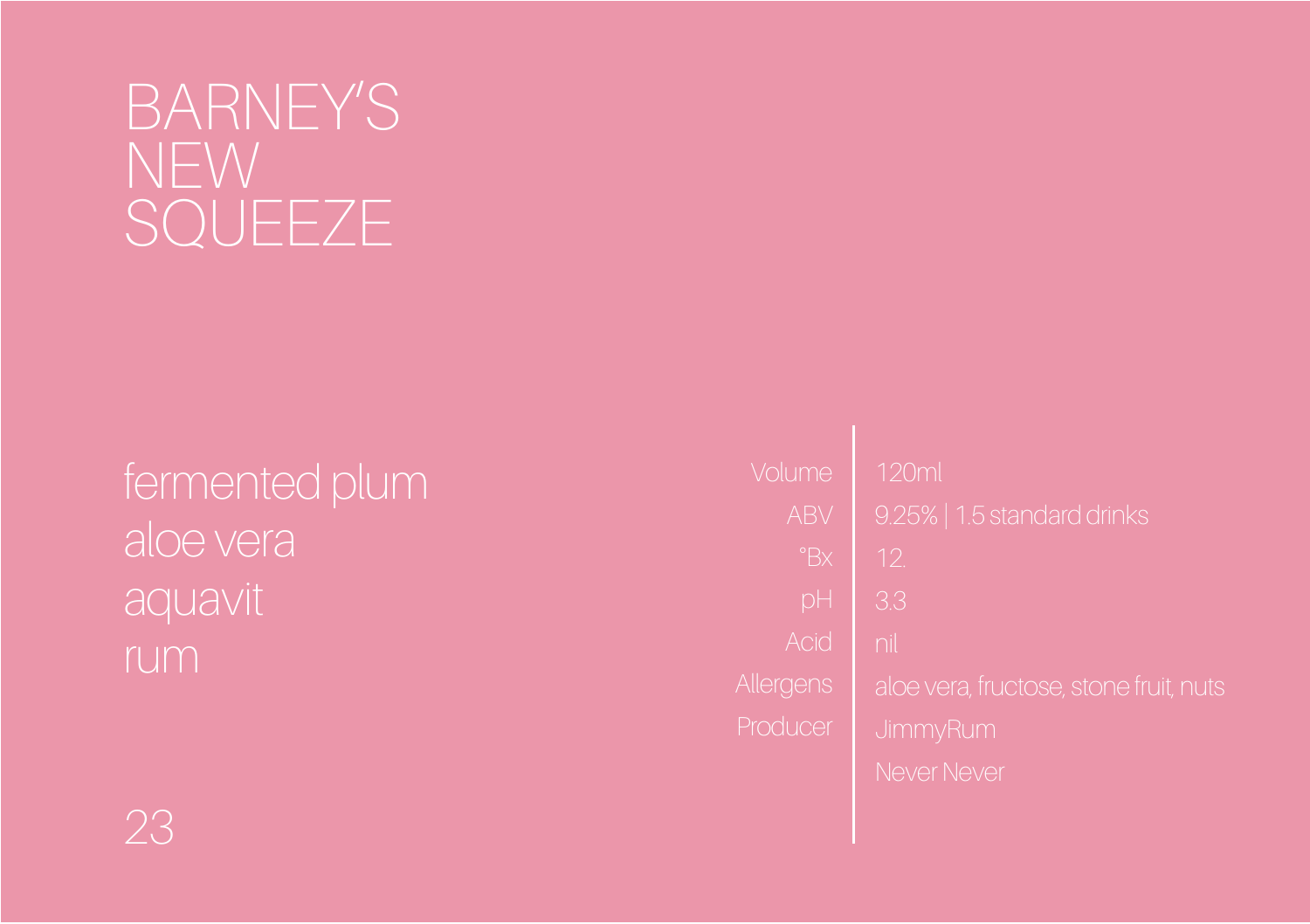

## lacto-fermented passionfruit blue curacao amazake cream

Volu

Allerg

Producer

21

| ume             |  |
|-----------------|--|
| ABV             |  |
| $\overline{B}X$ |  |
| pH              |  |
| Acid            |  |
| jens            |  |
|                 |  |

25.3 29 nil

passionfruit, histamine,

Grainshaker Corn Vodka

Marionette Blue Curacao

fructose, lactose

**Meru Miso** 

15.32% | 1.36 standard drinks

**115ml**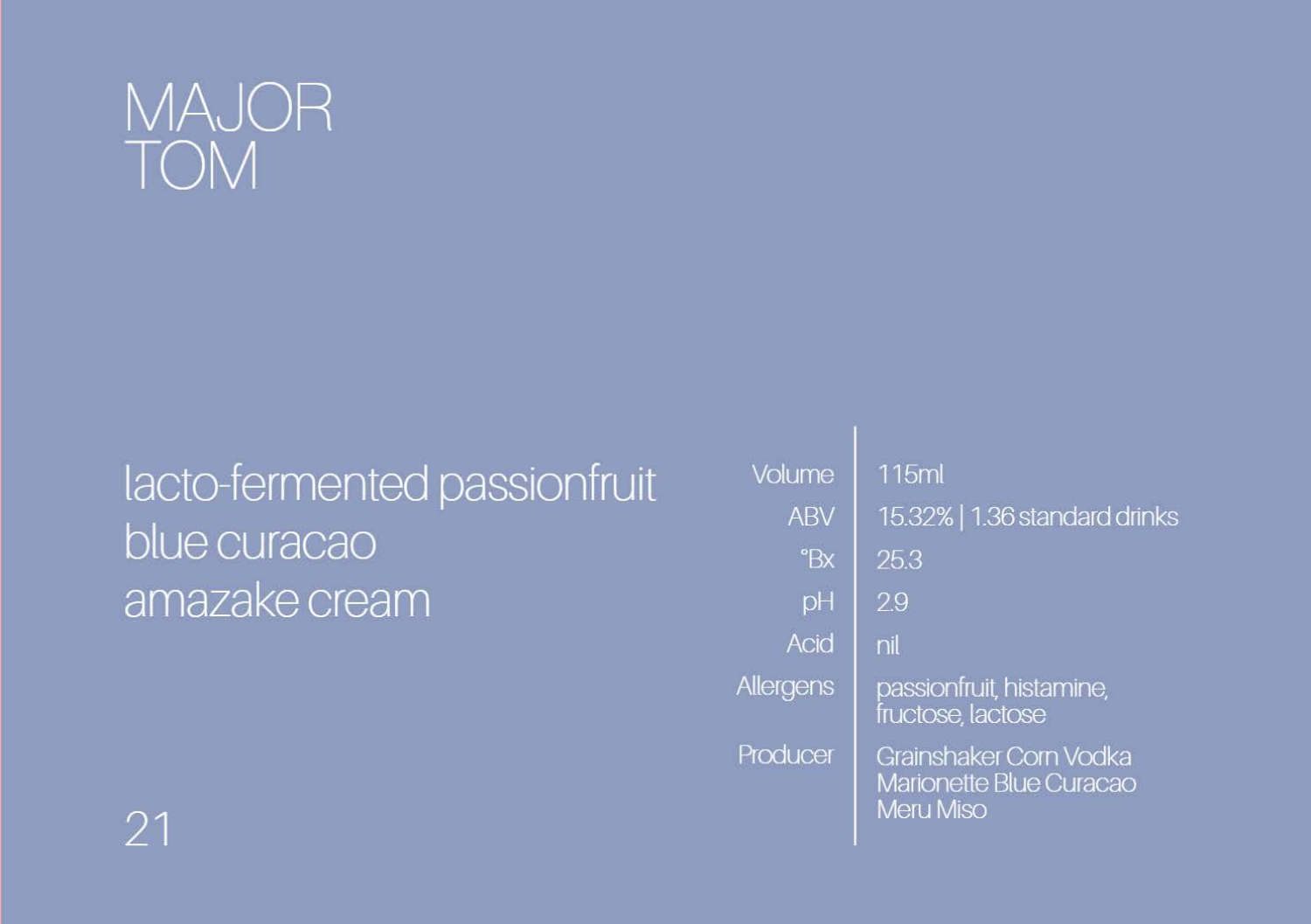#### IT'S BUBBLEGUM

#### prickly pear strawberry gum raspberry brandy

| Volume         | <b>175ml</b>                       |
|----------------|------------------------------------|
| <b>ABV</b>     | 5.31%   0.7 standard drinks        |
| $\mathrm{PEX}$ | 19.2                               |
| pH             | 3.49                               |
| <b>Acid</b>    | nil                                |
| Allergens      | prickly pear, eucalyptus, fructose |
| Producers      | <b>Spurrel Foraging</b>            |
|                | <b>Charles Reuben Brandy</b>       |
|                |                                    |

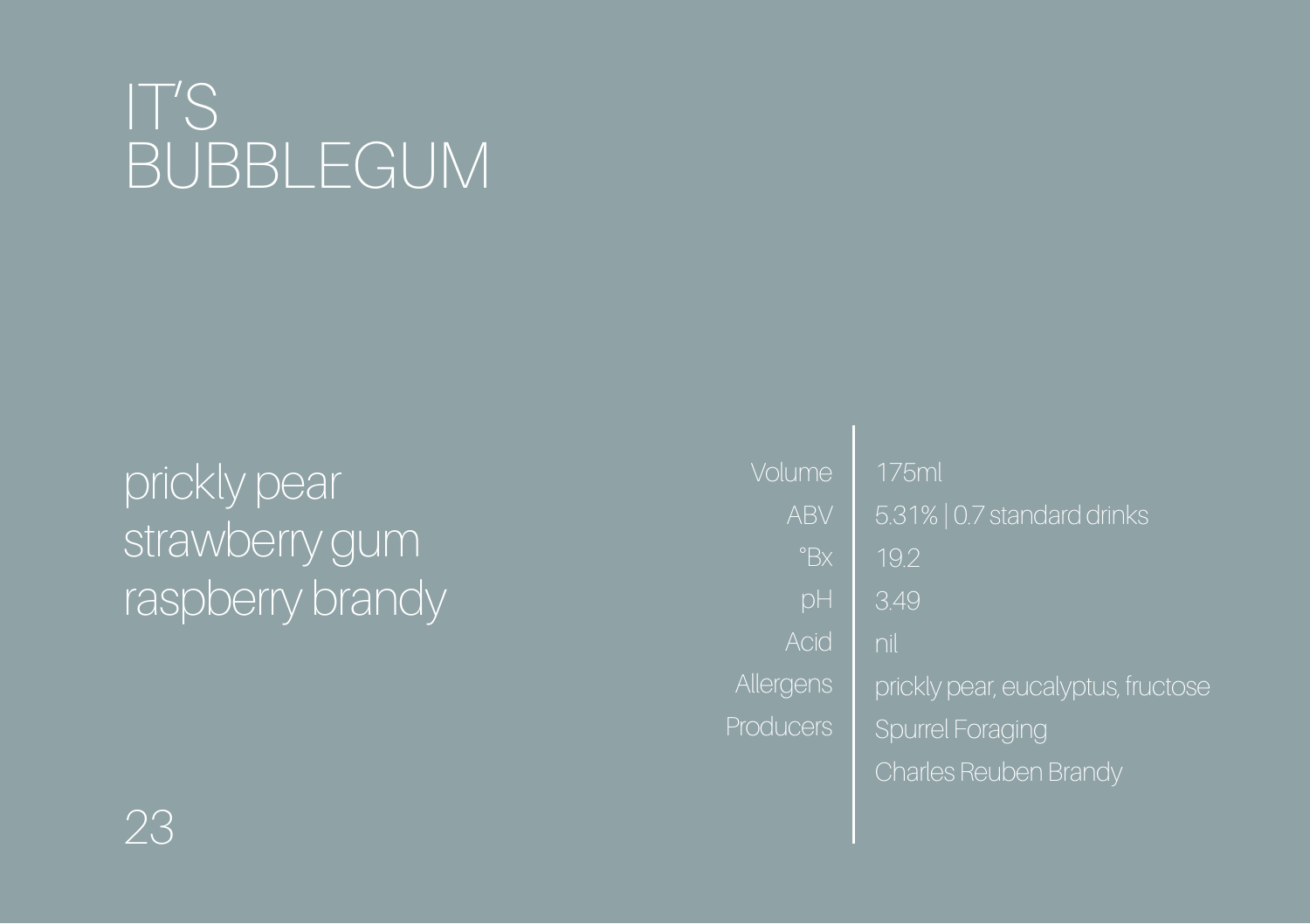#### NOT ALL **CUCUMBERS WEAR** CAPES

## acidified cucumber capers fennel seed

| <i><b>Volume</b></i> | <b>150ml</b>              |
|----------------------|---------------------------|
| <b>ABV</b>           | 16%   1.8 standard drinks |
| $\mathrm{PEX}$       | 9.8                       |
| pH                   | 3.59                      |
| <b>Acid</b>          | malic, citric, ascorbic   |
| lergens              | fennel                    |
| oducer               | Applewood                 |
|                      |                           |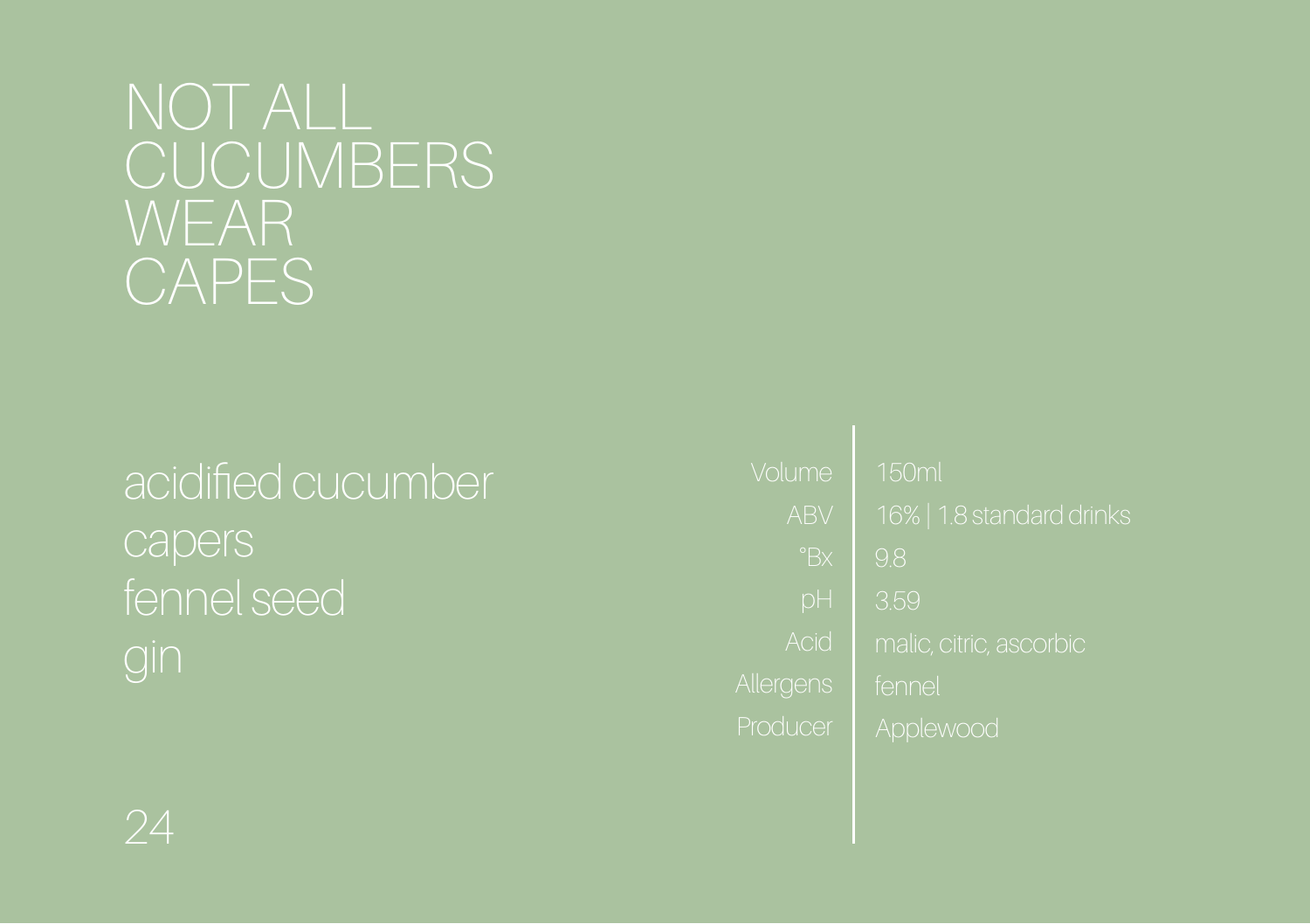We would like to acknowledge the traditional owners of the land on which we meet today, the Bunurong Boon Wurrung and Wurundjeri Woi Wurrung peoples of the Eastern Kulin Nation and pay our respects to Elders past, present and emerging